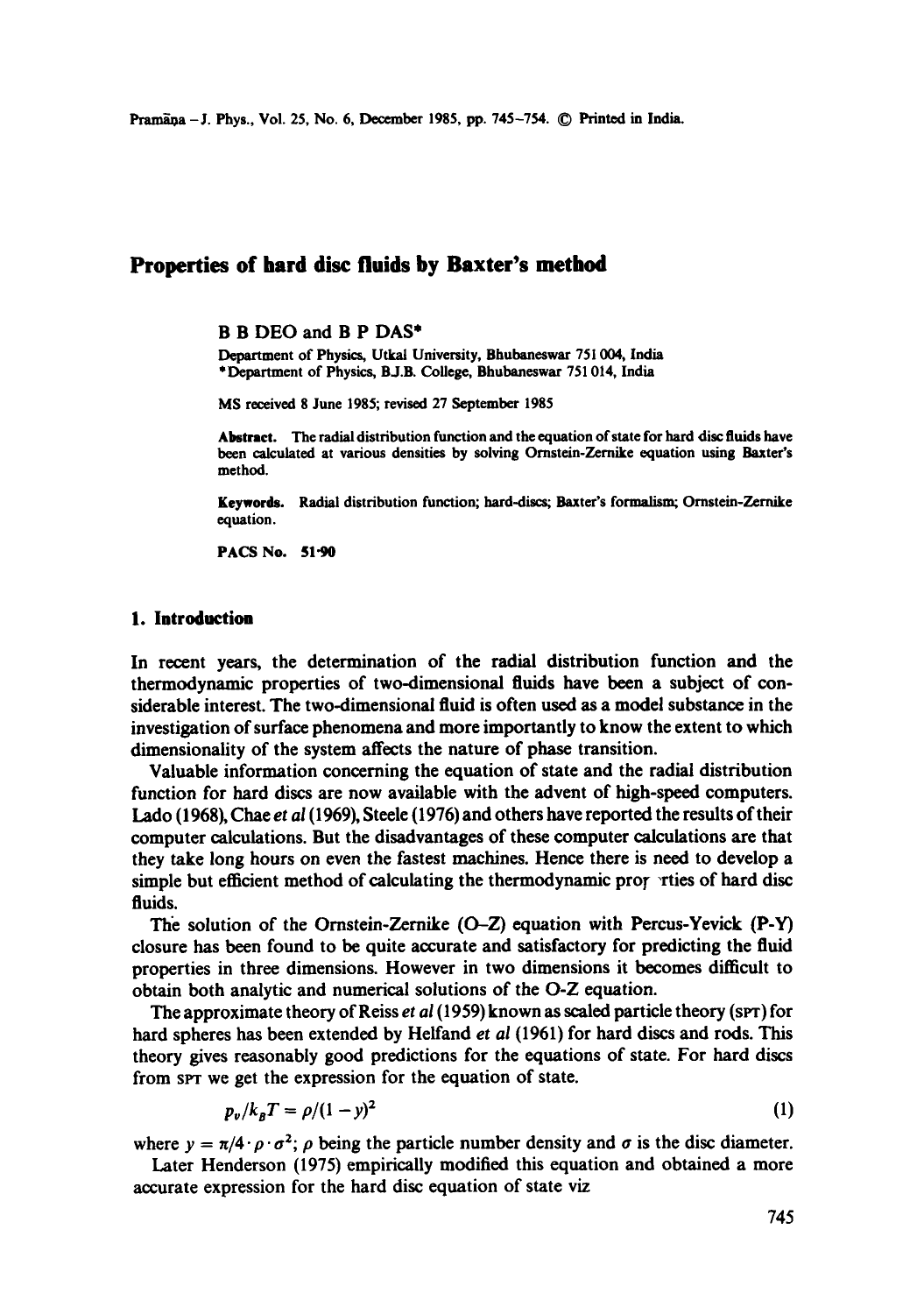*746 B B Deo and B P Das* 

$$
p_v/k_B T = \rho \left(1 + \frac{y^2}{8}\right) / (1 - y)^2.
$$
 (2)

However, the solution of the O-Z equation by Wiener-Hopf factorization suggested by Baxter (1968) yielded astonishingly satisfactory results for hard-sphere fluids and fluids with realistic potentials. The amazing success of Baxter's formalism encouraged us to extend his formalism to the case of hard discs.

In the present work, we have suggested a method which is more accurate than those of Thompson and Freasier (1980). We have numerically evaluated the radial distribution function  $g(r)$ , the direct correlation function  $c(r)$  and  $p/k_BT$  from the virial and compressibility equations of state and have compared them with those obtained by computer calculations.

## **2. O-Z equation**

The O-Z equation in two dimensions is given by

$$
h(\mathbf{r}) = c(\mathbf{r}) + \rho \int \mathrm{d}\mathbf{s} c(\mathbf{s}) h(|\mathbf{r} - \mathbf{s}|), \tag{3}
$$

where  $h(r)$   $\lceil = g(r) - 1 \rceil$  is the indirect correlation function and  $c(r)$  is the direct correlation function. The closure is made either by the Percus-Yevick (P-Y) equation

$$
c(r) = g(r) \cdot [1 - \exp(\phi(r)/k_B T)], \qquad (4)
$$

or by the hypernetted-chain (HNC) equation

$$
c(r) = h(r) - \ln g(r) - \phi(r)/k_B T. \tag{5}
$$

where  $\phi(r)$  is the inter-atomic potential,  $k_B$  the Boltzmann's constant and T the temperature. Of the two closures the P-Y closure is simpler and perhaps more accurate and reliable.

The solution of the O-Z equation can be used to determine several thermodynamic properties. The expression for the two-dimensional pressure can be obtained either from the two-dimensional virial equation of state

$$
p_{\nu}/k_{B}T = \rho - \frac{\pi \rho^{2}}{2k_{B}T} \int_{0}^{\infty} \frac{d\phi}{dr} g(r)r^{2} dr.
$$
 (6)

or from the two-dimensional compressibility equation of state

$$
\frac{1}{k_{B}T}(\partial p/\partial \rho)_{T} = [1 + 2\pi \rho \int_{0}^{\infty} (g(r) - 1)r dr]^{-1}.
$$
 (7)

The disadvantage of the P-Y approximation is that the virial and the compressibility pressures calculated from these equations do not agree. Nevertheless, it is quantitatively fairly reliable for short range potentials.

#### **3. Baxter's method**

The Fourier transform of the O-Z equation is

$$
\tilde{h}(k) = \tilde{c}(k) + \rho \tilde{c}(k)\tilde{h}(k),\tag{8}
$$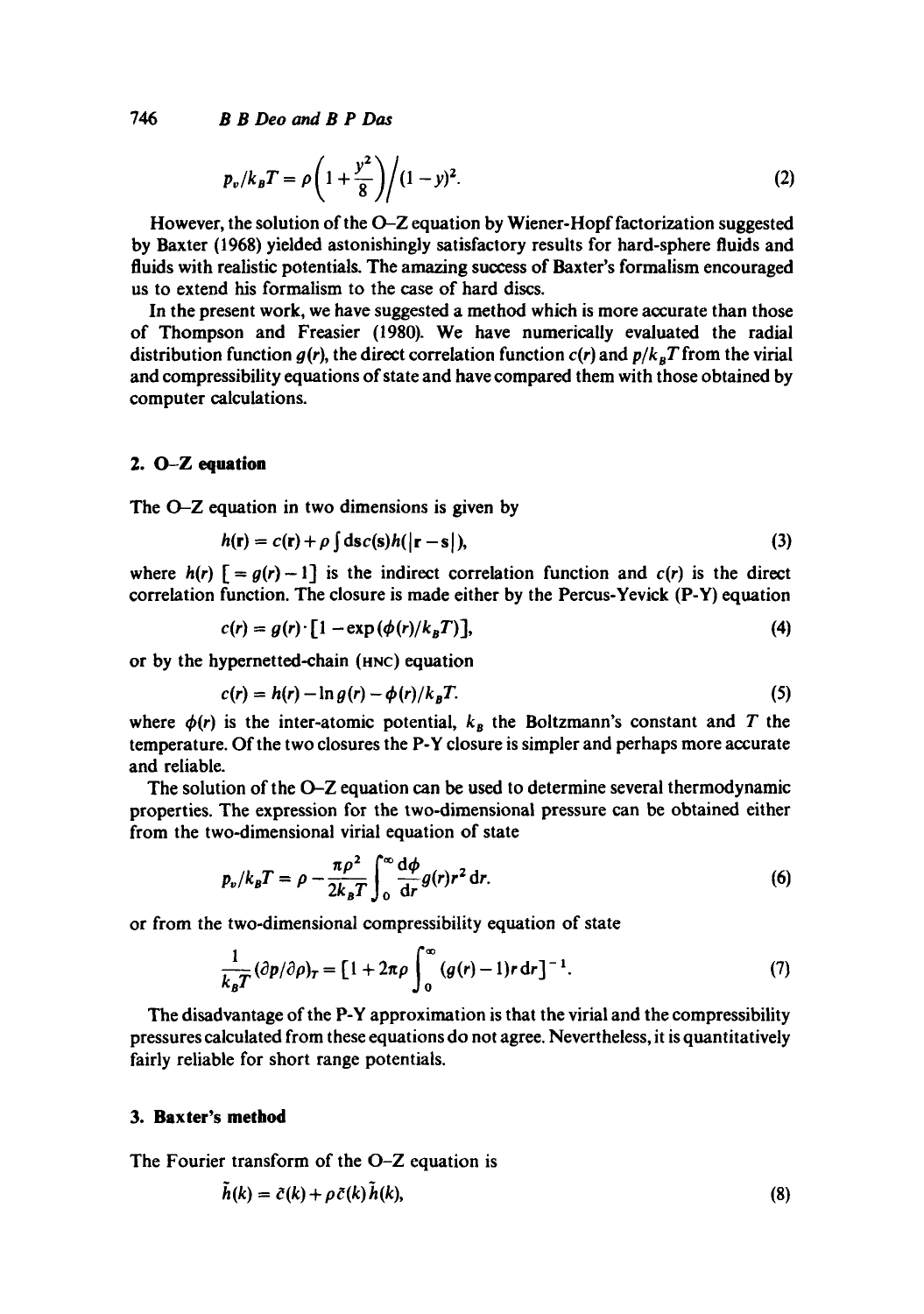*Properties of hard disc fluids* 747

where 
$$
\tilde{h}(k) = 2\pi \int_0^\infty h(r) J_0(kr) r dr,
$$
 (9)

$$
\tilde{c}(k) = 2\pi \int_0^\infty c(r) J_0(kr) r \, dr,\tag{10}
$$

are the zeroth order Henkel transforms of  $h(r)$  and  $c(r)$  respectively.  $J_0(kr)$  is the zeroth order Bessel function of the first kind.

To solve the O-Z equation a function  $\tilde{A}(k)$  is introduced such that

$$
\tilde{A}(k) = 1 - \rho \tilde{c}(k) = [1 + \rho \tilde{h}(k)]^{-1}.
$$
 (11)

As suggested by Baxter (1968), a Wiener-Hopf factorization of  $\tilde{A}(k)$  is carried out as:

$$
\tilde{A}(k) = \tilde{Q}(k)\tilde{Q}(-k). \tag{12}
$$

The function  $\tilde{Q}(k)$  is analytic in the upper half of the complex K-plane and has zeros only in the lower half of the plane whereas  $\tilde{Q}(-k)$  is analytic in the lower half of the complex K-plane and has zeros only in the upper half of the plane.

The inverse one-dimensional Fourier transform of  $\tilde{Q}(k)$  s defined as,

$$
Q(r) = 0 \quad \text{for} \quad r < 0
$$
\n
$$
= \frac{1}{4\pi^2 \rho} \int_{-\infty}^{+\infty} \left[1 - \tilde{Q}(k)\right] \exp\left(-ikr\right) dk \quad \text{for} \quad r > 0. \tag{13}
$$

The function  $Q(r)$  is a real function, is continuous except at  $r = 0$ , and tends to zero as r tends to infinity.

The inverse Fourier transform of  $\tilde{h}(k)$  and  $\tilde{c}(k)$  are given by

$$
J(|r|) = \frac{1}{4\pi^2} \int_{-\infty}^{+\infty} \exp(-ikr)\tilde{h}(k)dk
$$

$$
= \frac{1}{\pi} \int_{|r|}^{\infty} \frac{t h(t) dt}{\{t^2 - r^2\}^{1/2}},
$$
(14)  
and 
$$
S(|r|) = \frac{1}{\sqrt{2}} \int_{-\infty}^{+\infty} \exp(-ikr)\tilde{c}(k) dk
$$

$$
4\pi^{2} \int_{-\infty}^{\infty} t c(t) dt
$$
  
= 
$$
\frac{1}{\pi} \int_{|r|}^{\infty} \frac{t c(t) dt}{\{t^{2} - r^{2}\}^{1/2}}.
$$
 (15)

Upon rewriting (11) and (12) as

$$
1 - \rho \tilde{c}(k) = \tilde{Q}(k)\tilde{Q}(-k),
$$
  
and 
$$
[1 + \rho \tilde{h}(k)]\tilde{Q}(k) = \frac{1}{2\pi\sqrt{2\pi}}
$$

and performing inverse Fourier transform, we get

 $Q(-k)$ 

$$
J(r) = Q(r) + 2\pi \rho \int_0^\infty dt \, Q(t) J(|r - t|), \qquad (16)
$$

$$
S(r) = Q(r) + 2\pi \rho \int_0^\infty dt Q(t)Q(t-r).
$$
 (17)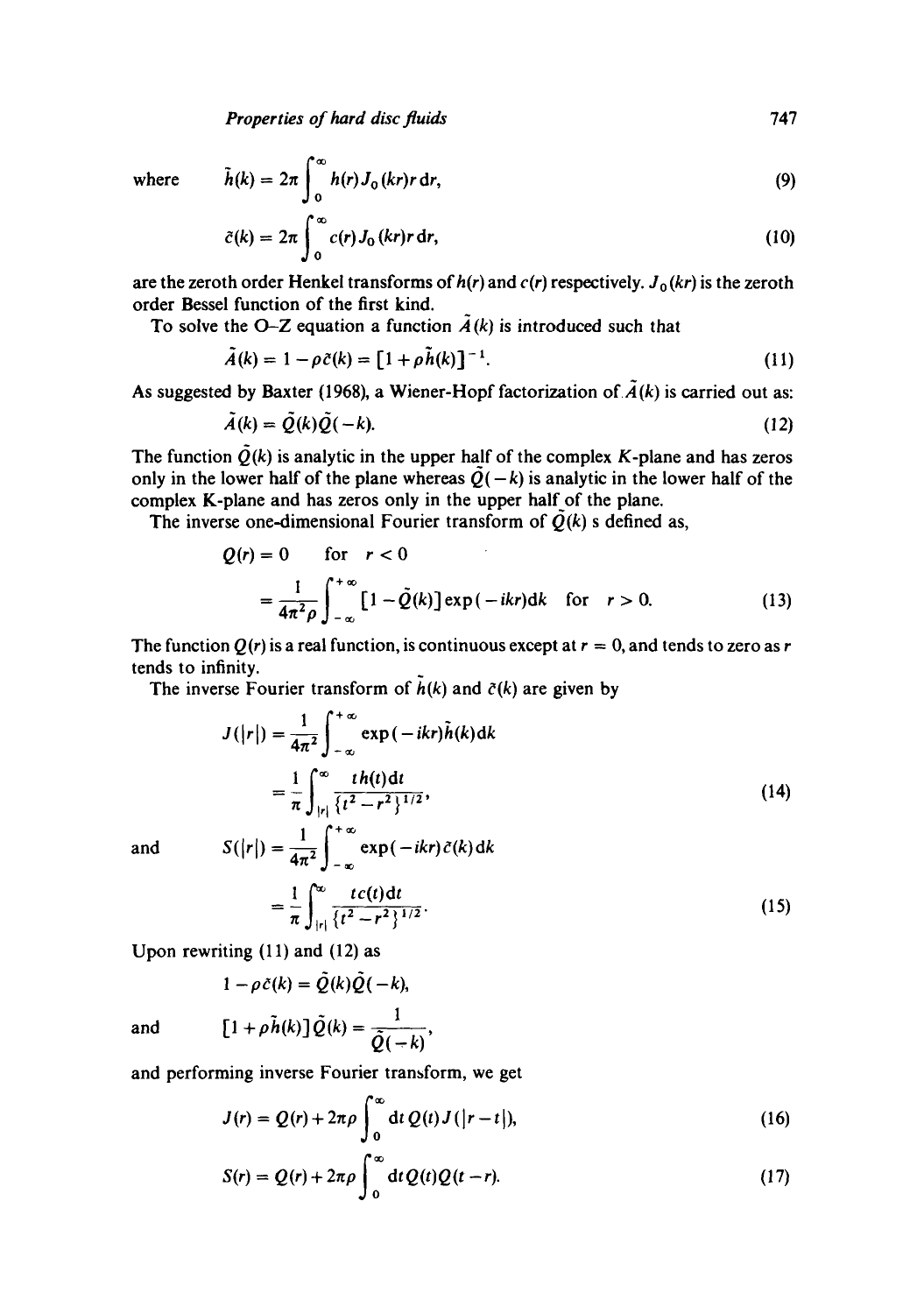## 748 *B B Deo and B P Das*

The indirect correlation function  $h(r)$  and the direct correlation function  $c(r)$  can be obtained from the inverse Abel transform of equations (14) and (15) as

$$
h(r) = -2 \int_{r}^{\infty} \frac{J'(x) dx}{\{x^2 - r^2\}^{1/2}},
$$
\n(18)

$$
c(r) = -2 \int_{r}^{\infty} \frac{S'(x) dx}{\{x^2 - r^2\}^{1/2}},
$$
\n(19)

where  $J'(x)$  and  $S'(x)$  are the first derivatives of  $J(x)$  and  $S(x)$  respectively.

#### **4. Thermodynamic properties**

The compressibility equation of state (7) can be written in conjunction with equations (9), (ll) and (12) as

$$
\frac{1}{k_B T} \left( \frac{\partial p}{\partial \rho} \right)_T = \left[ 1 + \rho \int_0^\infty h(r) 2\pi r \, dr \right]^{-1}
$$

$$
= \left[ 1 + \rho \tilde{h}(0) \right]^{-1}
$$

$$
= 1 - \rho \tilde{c}(0)
$$

$$
= \left[ \tilde{Q}(0) \right]^2,
$$
 (20)

where 
$$
\tilde{Q}(0) = 1 - 2\pi \rho \int_0^\infty Q(r) dr.
$$
 (21)

Expressions for the virial and the compressibility pressures for the hard discs can be obtained from (6) and (20) as

$$
p_v/k_B T = \rho + \frac{1}{2}\pi \rho^2 \sigma^2 g(\sigma_+),\tag{22}
$$

$$
p_c/k_B T = \int_0^{\rho} \left[ k_B T (\partial \rho / \partial p)_T \right]^{-1} d\rho, \tag{23}
$$

where  $g(\sigma_+)$  is the contact value of the radial distribution function.

We shall evaluate both these equations and explicitly show that they are different as in the case of three dimensions.

## **5. Numerical procedure**

The r axis is divided into two regions, the core-region  $(0 < r < \sigma)$  and a tail region  $(\sigma < r < \infty)$ . For the start of the iteration the initial values of different functions, following Thompson (1980) are taken as:

$$
h_i(r) = -1 \quad \text{for } r < \sigma,
$$
  
\n
$$
= 0 \quad \text{for } r > \sigma,
$$
  
\n
$$
c_i(r) = 0 \quad \text{for } r > \sigma,
$$
  
\n
$$
Q_i(r) = 0 \quad \text{for } r > \sigma,
$$
  
\n
$$
J_i(r) = -\frac{(\sigma^2 - r^2)^{1/2}}{\pi} \quad \text{for } r < \sigma,
$$
  
\n
$$
= 0 \quad \text{for } r > \sigma,
$$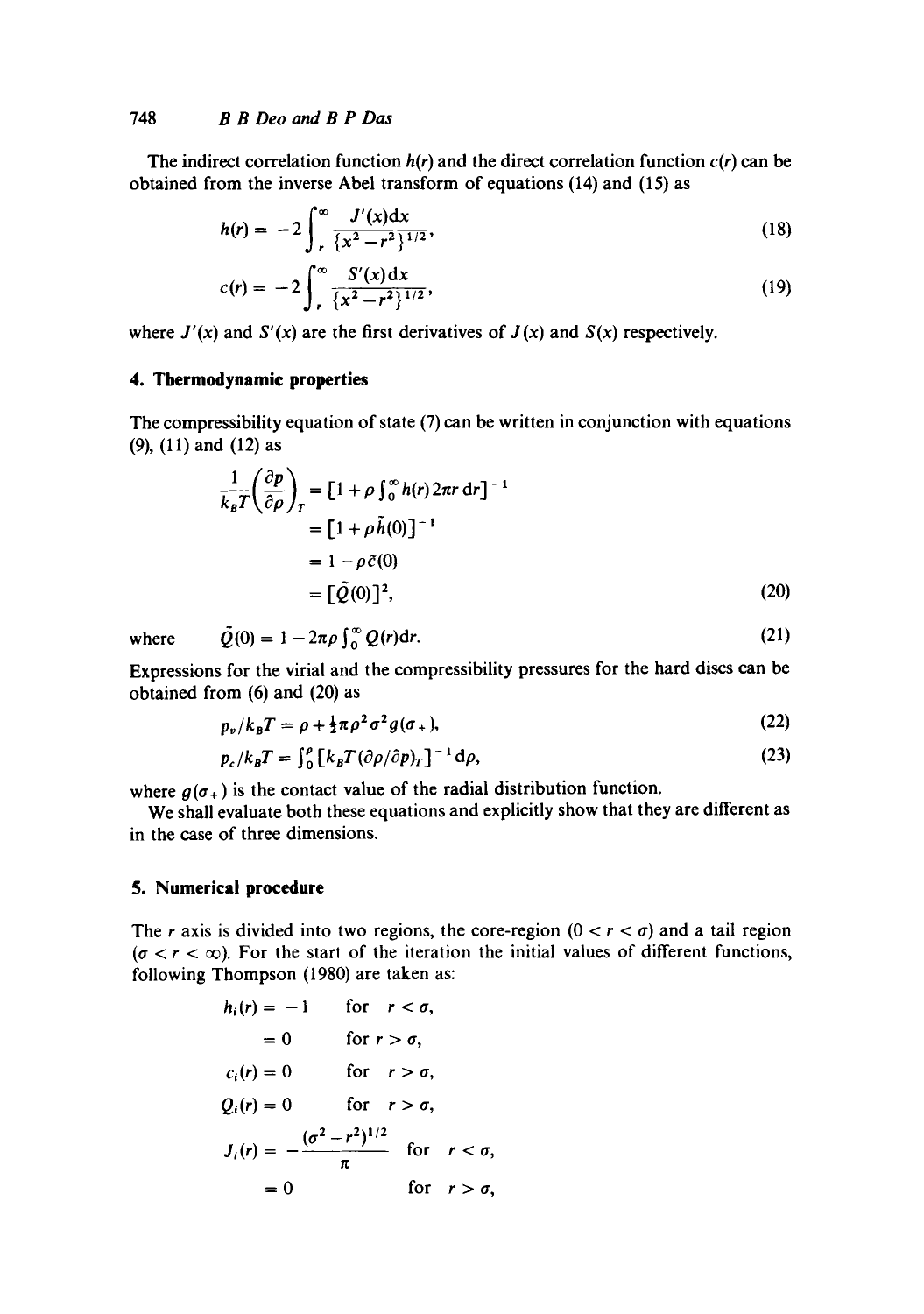and  $S_i(r) = 0$  for  $r < \sigma$ .

Then the following steps are followed to calculate the functions  $h(r)$ ,  $c(r)$ ,  $\tilde{h}(k)$  and  $\tilde{c}(k)$ .

*Step 1.* 

The new values of  $Q(r) = Q_n(r)$  for  $r < \sigma$  are found from

$$
Q_n(r) = J_i(r) - 2\pi \rho \int_0^{\sigma} dt Q_i(t) J_i(|r-t|),
$$

and then we set  $Q_i(r) = Q_n(r)$ .

*Step 2.* 

The new values of  $J(r) = J_n(r)$  for  $r > \sigma$  are found from

$$
J_n(r) = 2\pi \rho \int_0^r dt Q_i(t) J_i(r-t),
$$

and then we set  $J_i(r) = J_n(r)$ .

*Step 3.* 

The new values of  $h(r) = h_n(r)$  for  $r > \sigma$  are found from

$$
h_n(r) = -2 \int_r^R \frac{J'_i(t) dt}{\{t^2 - r^2\}^{1/2}},
$$

and then we set  $h_i(r) = h_n(r)$ .

*Step 4.* 

The values of  $S(r) = S_n(r)$  for  $r < \sigma$  are found from

$$
S_n(r) = Q_i(r) - 2\pi \rho \int_r^{\sigma} Q_i(t) Q_i(t-r) dt,
$$

and then we set  $S_i(r) = S_n(r)$ 

*Step 5.* 

New values of  $C(r) = C_n(r)$  for  $r < \sigma$  are calculated from

$$
C_n(r) = -2 \int_r^{\sigma} \frac{S_i'(t) dt}{\{t^2 - r^2\}^{1/2}},
$$

and then we set  $C_i(r) = C_n(r)$ .

*Step 6.* 

The values of  $J(r) = J_n(r)$  for  $r < \sigma$  are calculated from (14)

$$
J_n(r) = \frac{1}{\pi} \int_{r}^{\infty} \frac{th(t) dt}{\{t^2 - r^2\}^{1/2}}.
$$

The evaluation of this  $J_n(r)$  for  $r < \sigma$  is the most crucial in the present scheme of iteration and we would like to elaborate on this point.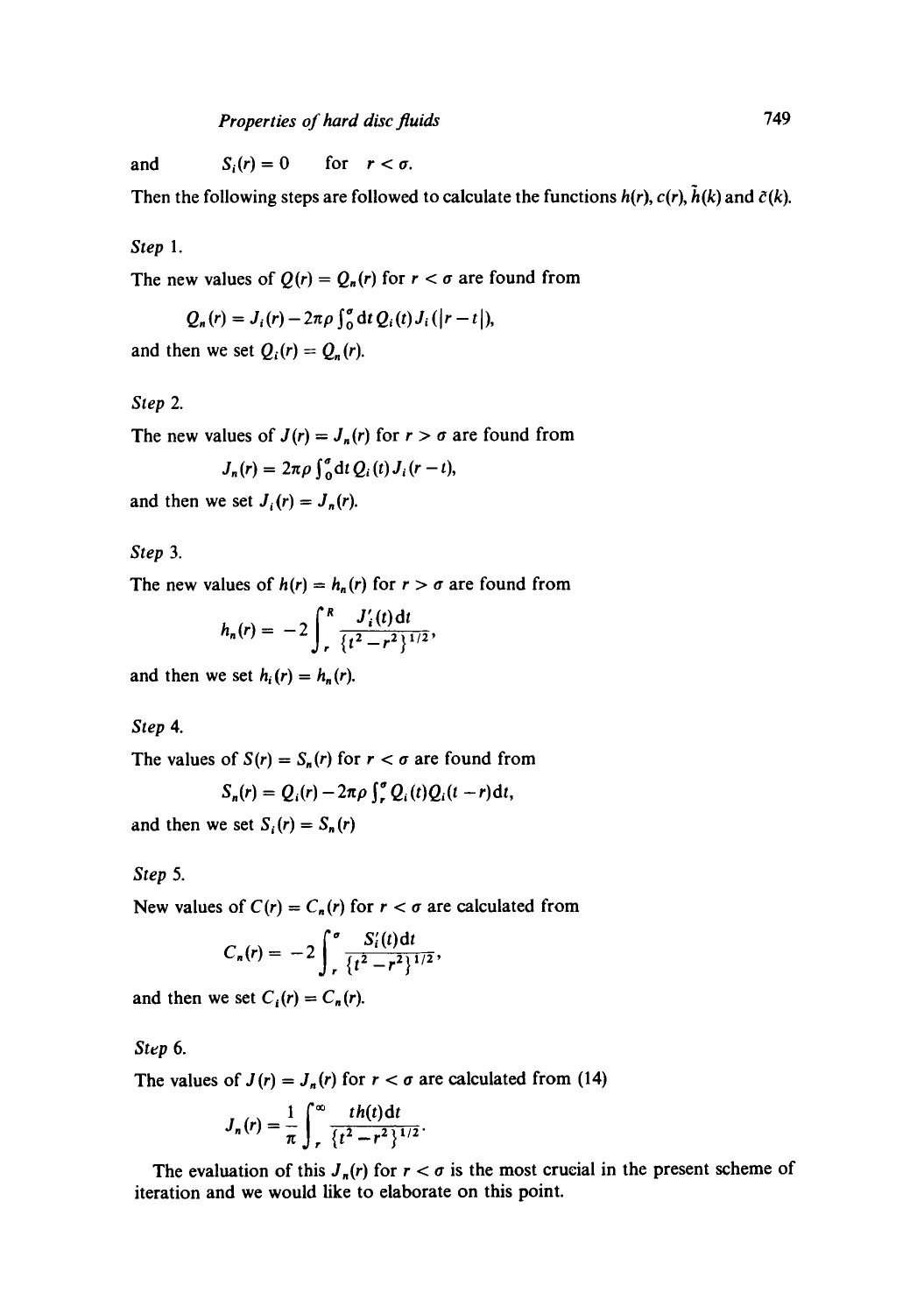#### 750 *B B Deo and B P Das*

The discontinuity in  $h(r)$  at  $r = \sigma$  poses difficulties in the numerical computation of  $J(r)$ . For  $t > \sigma$ , Thompson and Freasier (1980) have evaluated  $J(r)$  by integrating by parts the Abel transform which gives

$$
J(r) = \frac{1}{\pi} \int_{\sigma}^{\infty} \left[ t^2 - r^2 \right]^{1/2} h'(t) \, \mathrm{d}t,\tag{24}
$$

which involves an extra integration

 $\sim$ 

$$
h(r) = -\int_{r}^{\infty} h'(t) \, \mathrm{d}t. \tag{25}
$$

For  $t < \sigma$ , they have used

$$
J(r) = -\left(\frac{1+h(\sigma_+)}{\pi}\right)(\sigma^2 - r^2)^{1/2},\tag{26}
$$

where  $h(\sigma_+)$  is the contact value of  $h(r)$  just outside the hard core.

We have found that all this unnecessarily complicates the evaluation. Instead, we have proceeded as follows:

for 
$$
t < \sigma
$$
  $J(r) = -(\sigma^2 - r^2)^{1/2}/\pi,$  (27)

and for 
$$
t > 2\sigma
$$
  $J(r) = \frac{1}{\pi} \int_{2\sigma}^{\infty} \left[ h(t) \left( \frac{t-r}{t+r} \right)^{1/2} + r \frac{h(t)}{(t^2 - r^2)^{1/2}} \right] dt.$  (28)

In the sensitive region between  $\sigma$  and  $2\sigma$  we have overcome the difficulty in the t-integration by writing,

$$
J(r) = \frac{1}{\pi} \int_{\sigma}^{2\sigma} \frac{[t\,h(t) - r\,h(r)]}{(t^2 - r^2)^{1/2}} dt + \frac{1}{\pi} r h(r) \int_{\sigma}^{2\sigma} \frac{dt}{(t^2 - r^2)^{1/2}} \tag{29}
$$

Proceeding in this manner convergence in the value of *J(r)* is much better and is achieved after the third iteration.

The virial and the compressibility pressures were evaluated using (20), (22), (23) and the following relation results

$$
\tilde{Q}(0) = 1 - 2\pi \rho \int_0^{\sigma} Q(r) dr.
$$

#### **6. Results**

The results are graphically shown in figures 1, 2 and 3. Figure 1 shows the comparative graphs for  $g(r)$  and r at  $\rho \sigma^2 = 0.693$  plotted from present calculations and from the results of Chae *et al* (1969) using P-Y integral equation. In figure 2,  $p/\rho k_B T$  evaluated from the virial and the compressibility equations (22) and (23), have been plotted against various densities according to the present findings and the findings of Lado (1968). In figure 3,  $k_B T (\partial \rho/\partial p)_T$  has been plotted against various densities according to the present findings and those of Lado (1968).

The values of  $Q(r)$  and  $C(r)$  at different r for various densities are plotted in figures 4 and 5. These results are new and have never been reported before. The nature of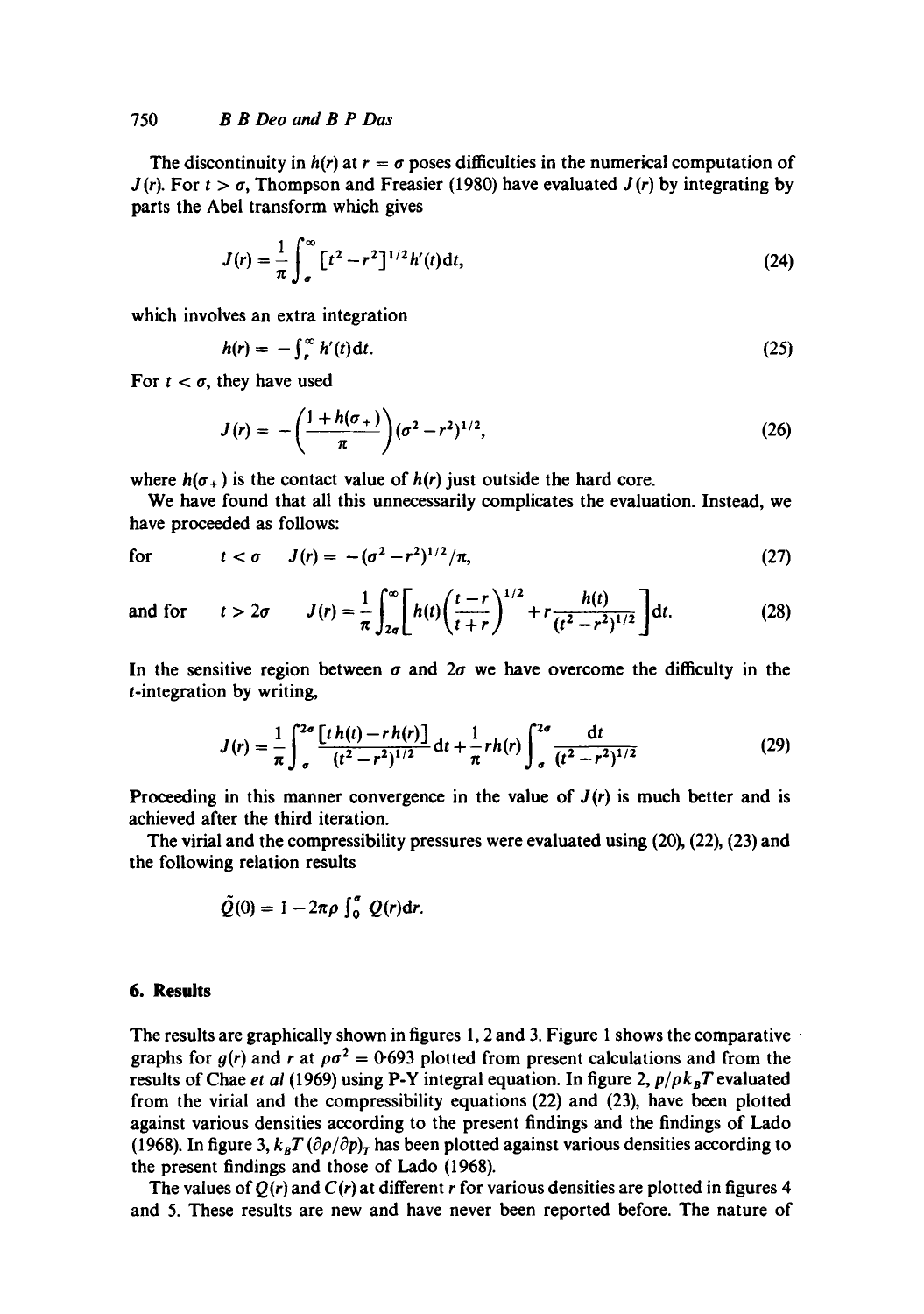

**Figure 1.** Plot of  $g(r)$  with r at  $\rho \sigma^2 = 0.693$  as obtained in the present work (1) and from the solution of the P-Y integral equation (2) (Chae *et aJ* 1969)



Figure 2. Plot of the virial and the compressibility equations of state with density as obtained in the present calculation  $[1(V)$  and  $1(C)$ ], and from the solution of P-Y integral equation  $[2(V)$  and  $2(C)$ ] (Lado 1968).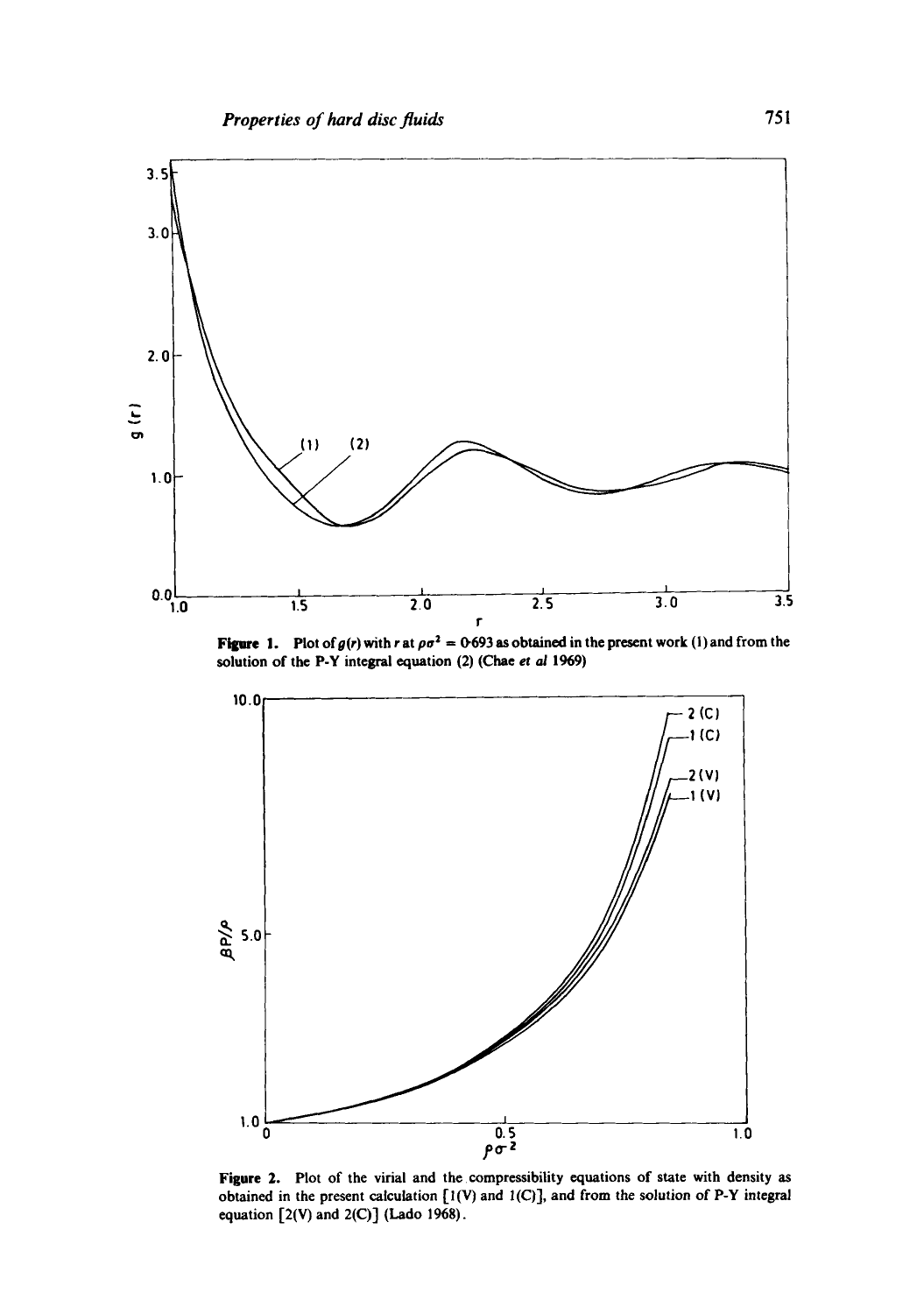

**Figure 3.** Plot of isothermal compressibilities with density as obtained in the present work (1) and from the solution of P-Y integral equation (2) (Lado 1968).



Figure 4. Plot of  $Q(r)$  with r at various densities.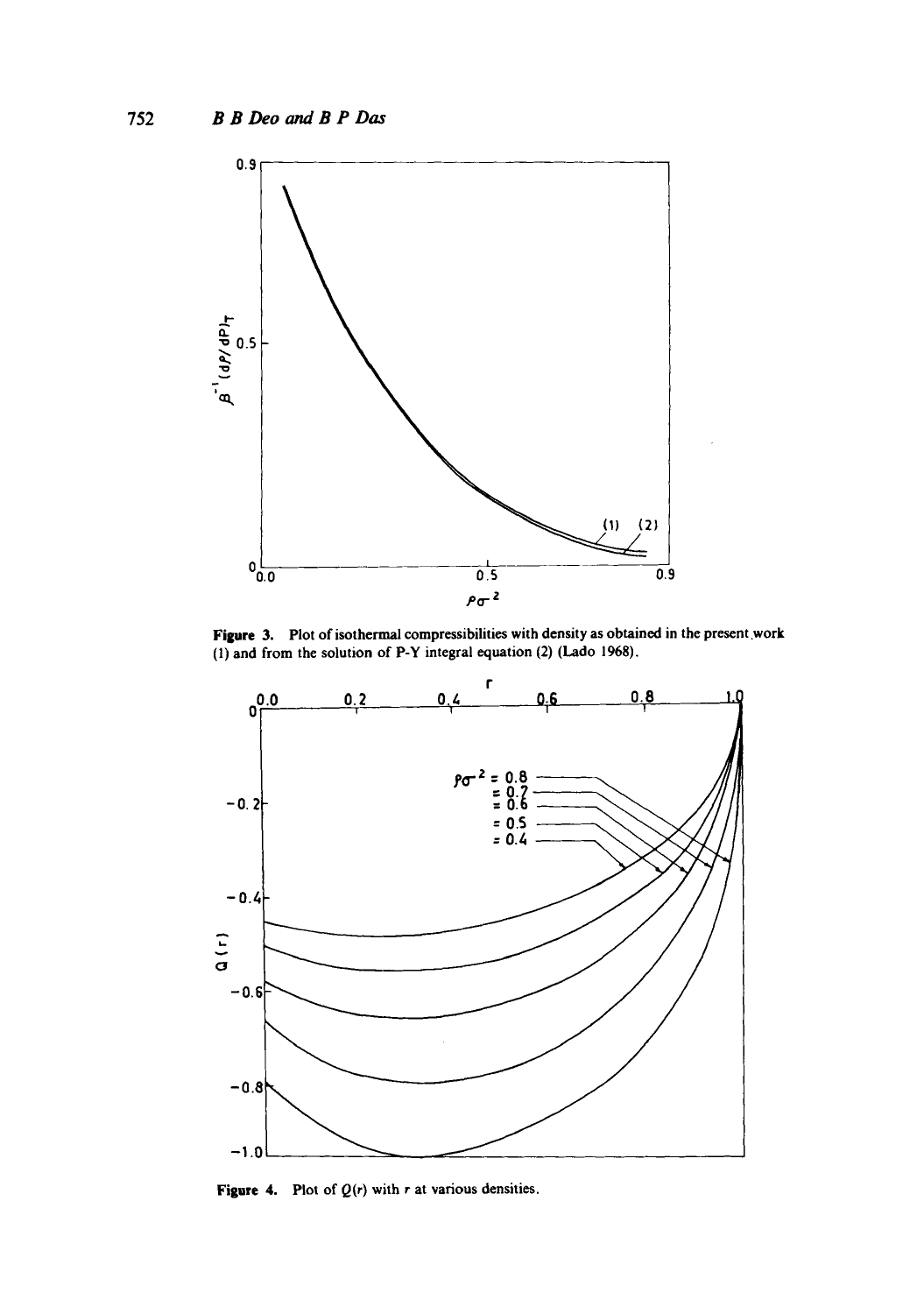

Figure 5. Plot of  $C(r)$  with r at various densities.



Figure 6. Plot of  $g(\sigma_+)$  with the number of iterations.